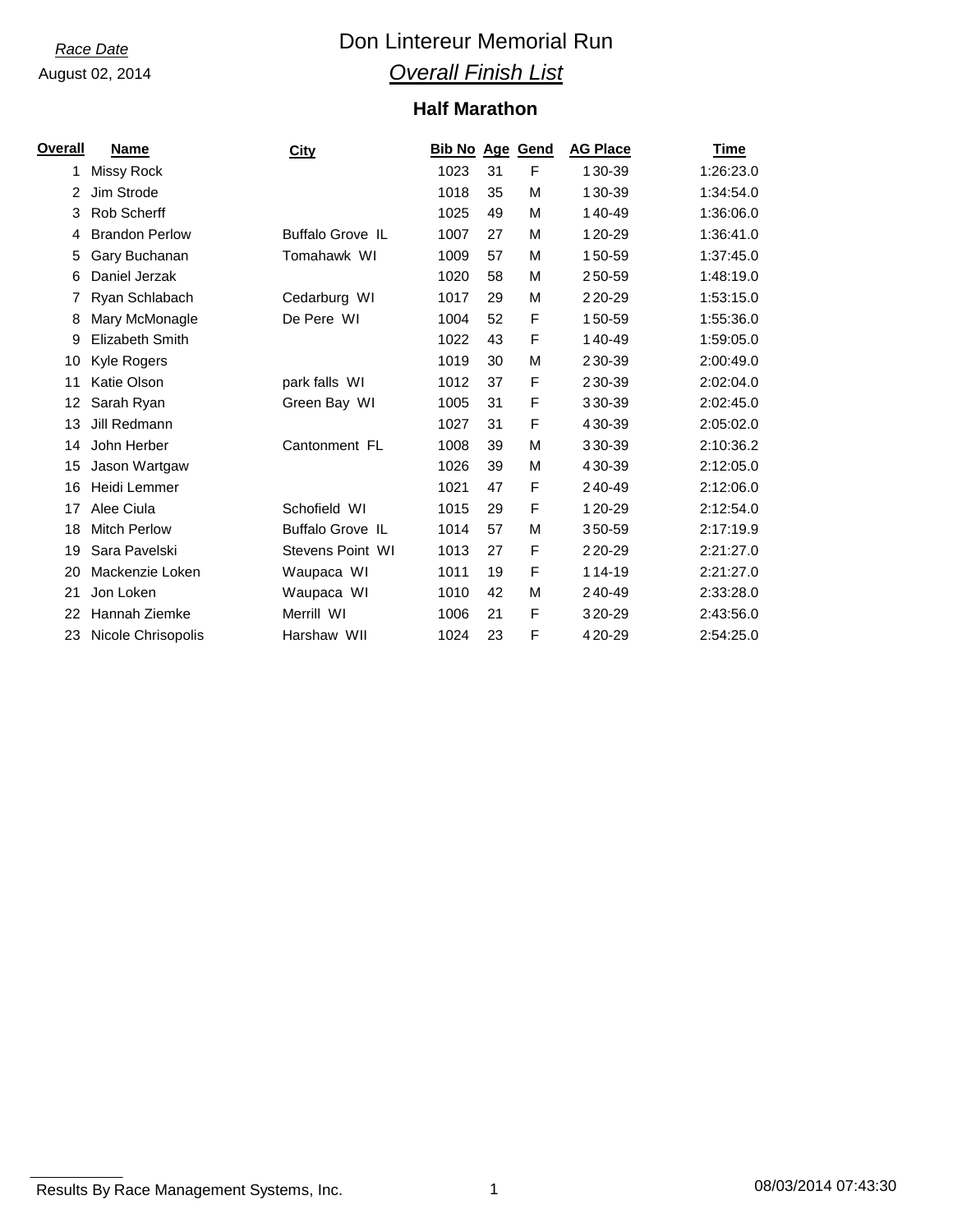# *Race Date* **Con Lintereur Memorial Run** *Overall Finish List*

## **10K**

| Overall | <b>Name</b>         | <b>City</b>    | <b>Bib No Age Gend</b> |    |   | <b>AG Place</b> | Time      |
|---------|---------------------|----------------|------------------------|----|---|-----------------|-----------|
| 1       | <b>Justin Lund</b>  |                | 516                    | 33 | м | 130-39          | 37:01.0   |
| 2       | Derek Tassler       | Tomahawk WI    | 503                    | 39 | M | 230-39          | 40:22.0   |
| 3       | Mike Dreuth         | Rhinelander WI | 507                    | 51 | м | 150-59          | 42:36.0   |
| 4       | Dustin Zebro        | Wausau WI      | 509                    | 24 | м | 120-29          | 46:19.9   |
| 5       | Jacob McGuire       |                | 519                    | 17 | м | 114-19          | 46:49.0   |
| 6       | Heidi Fish          | Weston WI      | 514                    | 29 | F | 120-29          | 49:17.0   |
|         | Kathy Howe          |                | 517                    | 35 | F | 130-39          | 50:08.0   |
| 8       | frank hinterleitner | Tomahawk WI    | 508                    | 63 | М | 160-69          | 51:17.0   |
| 9       | Joshua Gaedtke      | Tomahawk WI    | 512                    | 37 | М | 330-39          | 52:58.0   |
| 10      | Joanne Lazore       |                | 522                    | 48 | F | 140-49          | 54:09.0   |
| 11      | Kim Blum            |                | 518                    | 43 | F | 240-49          | 54:10.0   |
| 12      | Denise Peissig      | Tomahawk WI    | 504                    | 40 | F | 340-49          | 58:07.0   |
| 13      | Lynnette Fittante   | Antigo WI      | 513                    | 45 | F | 440-49          | 59:35.0   |
| 14      | Autumn Peissig      | Tomahawk WI    | 505                    | 11 | F | $10-13$         | 1:01:26.0 |
| 15      | Kimberly Hilgendorf | Tomahawk WI    | 502                    | 48 | F | 540-49          | 1:01:32.0 |
| 16      | Annie Baeten        | Madison WI     | 515                    | 29 | F | 220-29          | 1:02:29.0 |
| 17      | Courtney Weber      | Milwaukee WI   | 1002                   | 21 | F | 320-29          | 1:03:04.5 |
| 18      | Nicole Mai          | Milwaukee WI   | 1003                   | 21 | F | 420-29          | 1:03:04.7 |
| 19      | Anne Mai            | St. Germain WI | 506                    | 46 | F | 640-49          | 1:03:21.0 |
| 20      | Lorie Graupmann     | Hopkins MN     | 501                    | 54 | F | 150-59          | 1:11:42.0 |
| 21      | John Ley            |                | 521                    | 61 | М | 260-69          | 1:11:47.0 |
| 22      | Kathy Johnson       | Tomahawk WI    | 510                    | 54 | F | 250-59          | 1:19:15.0 |
| 23      | Jack Knese          |                | 520                    | 76 | М | 170-99          | 1:21:21.0 |

Results By Race Management Systems, Inc. 2 2 2 2 08/03/2014 07:43:30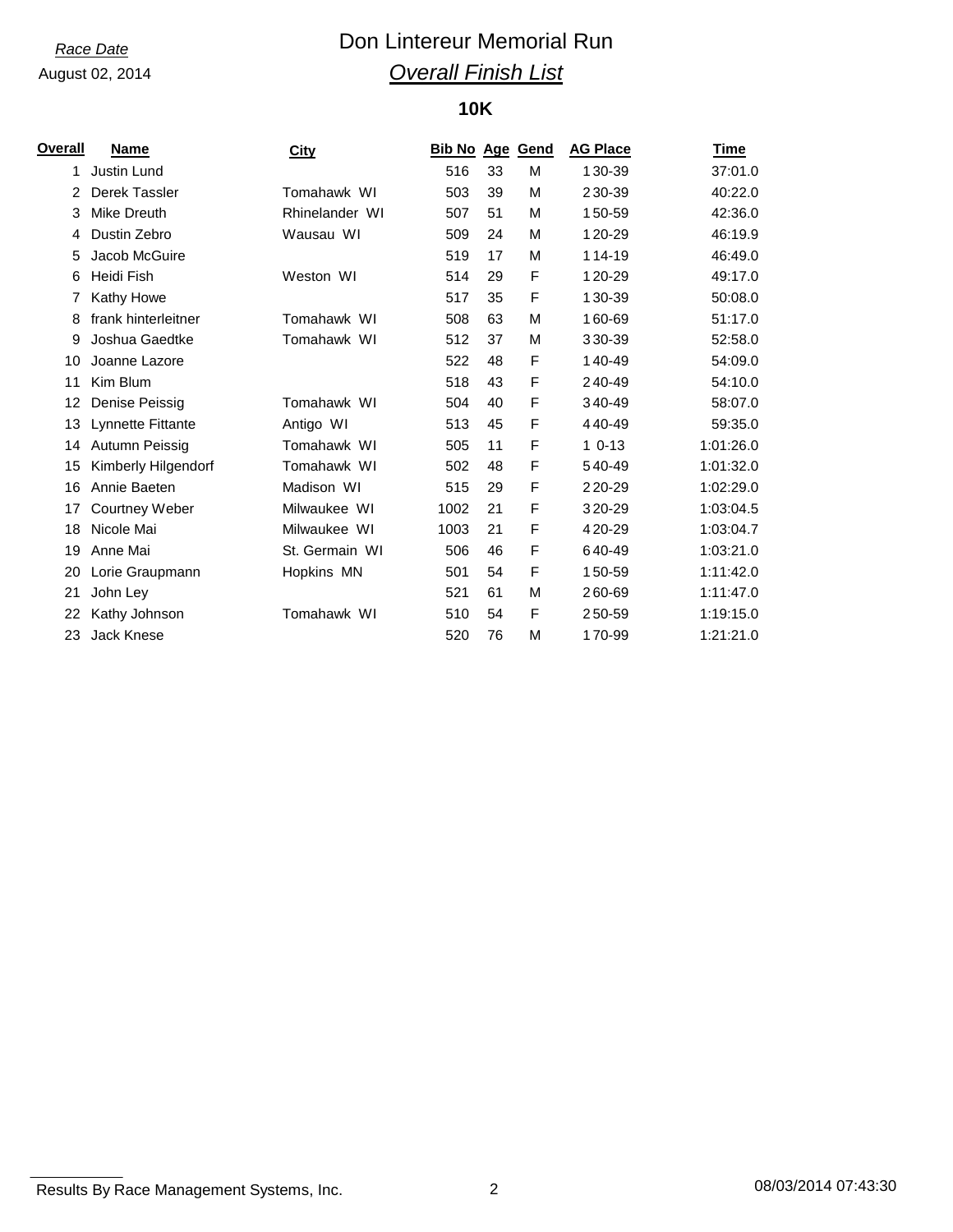# *Race Date* **Con Lintereur Memorial Run** *Overall Finish List*

### **5K**

| <b>Overall</b> | <b>Name</b>              | <b>City</b>      | <b>Bib No Age Gend</b> |    |   | <b>AG Place</b> | Time    |
|----------------|--------------------------|------------------|------------------------|----|---|-----------------|---------|
| 1              | Cannor Koepnick          |                  | 63                     | 16 | M | 114-19          | 18:32.6 |
| 2              | Tyler wihtmann           |                  | 62                     | 17 | М | 214-19          | 19:34.2 |
| 3              | Andrew Olson             | Tomahawk WI      | 38                     | 17 | М | 314-19          | 22:10.0 |
| 4              | <b>Talyn Jones</b>       | Tomahawk WI      | 39                     | 17 | F | 114-19          | 23:28.0 |
| 5              | Drew Bolder              | Tomahawk WI      | $\overline{c}$         | 12 | М | $10-13$         | 23:49.9 |
| 6              | Greg S Schenzel          | Irma WI          | 54                     | 49 | М | 140-49          | 24:10.0 |
| 7              | Evan Ploeckelman         | Tomahawk WI      | 9                      | 13 | М | $20-13$         | 24:40.0 |
| 8              | <b>Heather Leverance</b> | Tomahawk WI      | 43                     | 40 | F | 140-49          | 24:51.0 |
| 9              | Kate Foley               |                  | 58                     | 34 | F | 130-39          | 25:15.0 |
| 10             | Micah Arnott             | Tomahawk WI      | 20                     | 10 | М | $30-13$         | 25:19.0 |
| 11             | Autum Schenzel           |                  | 56                     | 14 | F | 214-19          | 25:29.0 |
| 12             | Susan Waye               | Tomahawk WI      | 47                     | 16 | F | 314-19          | 25:48.0 |
| 13             | <b>Rachel Tassler</b>    | Tomahawk WI      | 16                     | 38 | F | 230-39          | 26:05.0 |
| 14             | Jerry Foley              |                  | 59                     | 62 | M | 160-69          | 26:09.0 |
| 15             | Keshia Bentley           | Tomohawk WI      | 64                     | 28 | F | 120-29          | 27:02.0 |
| 16             | <b>Spencer Fittante</b>  | Antigo WI        | 49                     | 16 | М | 414-19          | 27:11.0 |
| 17             | Kyle Theiler             | Tomahawk WI      | 21                     | 16 | М | 514-19          | 27:42.0 |
| 18             | Judy Punke               | Wausau WI        | 37                     | 60 | F | 160-69          | 27:56.0 |
| 19             | Heron Lenz               | Fort Collins CO  | 51                     | 13 | М | 4 0-13          | 28:11.0 |
| 20             | <b>Rylie Flohr</b>       | Tomahawk WI      | 46                     | 14 | F | 414-19          | 28:21.0 |
| 21             | <b>Jared Leverance</b>   | Tomahawk WI      | 44                     | 13 | M | $50-13$         | 28:35.0 |
| 22             | Daniel Hanke             |                  | 68                     | 16 | М | 614-19          | 28:42.0 |
| 23             | Kole Svacina             | Tomahawk WI      | 27                     | 14 | М | 714-19          | 28:43.0 |
| 24             | Kaylie Svacina           | Tomahawk WI      | 28                     | 12 | F | $10-13$         | 29:59.0 |
| 25             | <b>Lunette Dehnel</b>    | Wausau WI        | 42                     | 51 | F | 150-59          | 30:22.0 |
| 26             | Nicole Lemmer            | Edgar WI         | $\overline{7}$         | 25 | F | 220-29          | 30:25.0 |
| 27             | Michelle Flohr           | Tomahawk WI      | 45                     | 42 | F | 240-49          | 30:48.0 |
| 28             | Jody Sherman             | Tomahawk WI      | 41                     | 41 | М | 240-49          | 31:18.0 |
| 29             | <b>Daniel Galloy</b>     | Tomahawk WI      | 15                     | 20 | М | 120-29          | 31:20.0 |
| 30             | Sarah Galloy             | Tomahawk WI      | 14                     | 51 | F | 250-59          | 31:24.0 |
| 31             | Morgan Waye              | Tomahawk WI      | 48                     | 14 | F | 514-19          | 31:44.0 |
| 32             | <b>Roger Martens</b>     | Tomahawk WI      | 36                     | 76 | М | 170-99          | 31:58.0 |
| 33             | Ann Hendrick             | Minocqua WI      | 12                     | 54 | F | 350-59          | 32:33.0 |
| 34             | Natalie McNeely          | Neenah WI        | 8                      | 11 | F | $20-13$         | 32:50.0 |
| 35             | <b>Brittany Detert</b>   | Junction City WI | 32                     | 25 | F | 320-29          | 33:50.0 |
| 36             | <b>Katie Detert</b>      | Gleason WY       | 33                     | 16 | F | 614-19          | 33:51.0 |
| 37             | Leeanne Gunther          | Tomahawk WI      | 35                     | 21 | F | 420-29          | 34:37.0 |
| 38             | Donna Lemmer             | Edgar WI         | 6                      | 51 | F | 450-59          | 34:49.0 |
| 39             | Jeffrey Johnson          | Tomahawk WI      | 40                     | 21 | М | 220-29          | 34:58.0 |
| 40             | Isaac Waye               |                  | 65                     | 13 | М | $60-13$         | 34:59.0 |
| 41             | Brian Hakala             | Irma WI          | 52                     | 53 | М | 150-59          | 35:17.0 |
| 42             | Amy Ploeckelman          | Tomahawk WI      | 34                     | 36 | F | 330-39          | 36:46.0 |
| 43             | Justin Perlow            | Buffalo Grove IL | 31                     | 23 | М | 320-29          | 36:58.0 |
| 44             | Lois Mischler            | De Pere WI       | 4                      | 52 | F | 550-59          | 37:22.0 |
| 45             | Jerry Brown              |                  | 67                     | 71 | М | 270-99          | 37:45.0 |
| 46             | Martin Perlow            | Glenview IL      | 50                     | 53 | М | 250-59          | 40:10.0 |

Results By Race Management Systems, Inc. 2008/03/2014 07:43:30